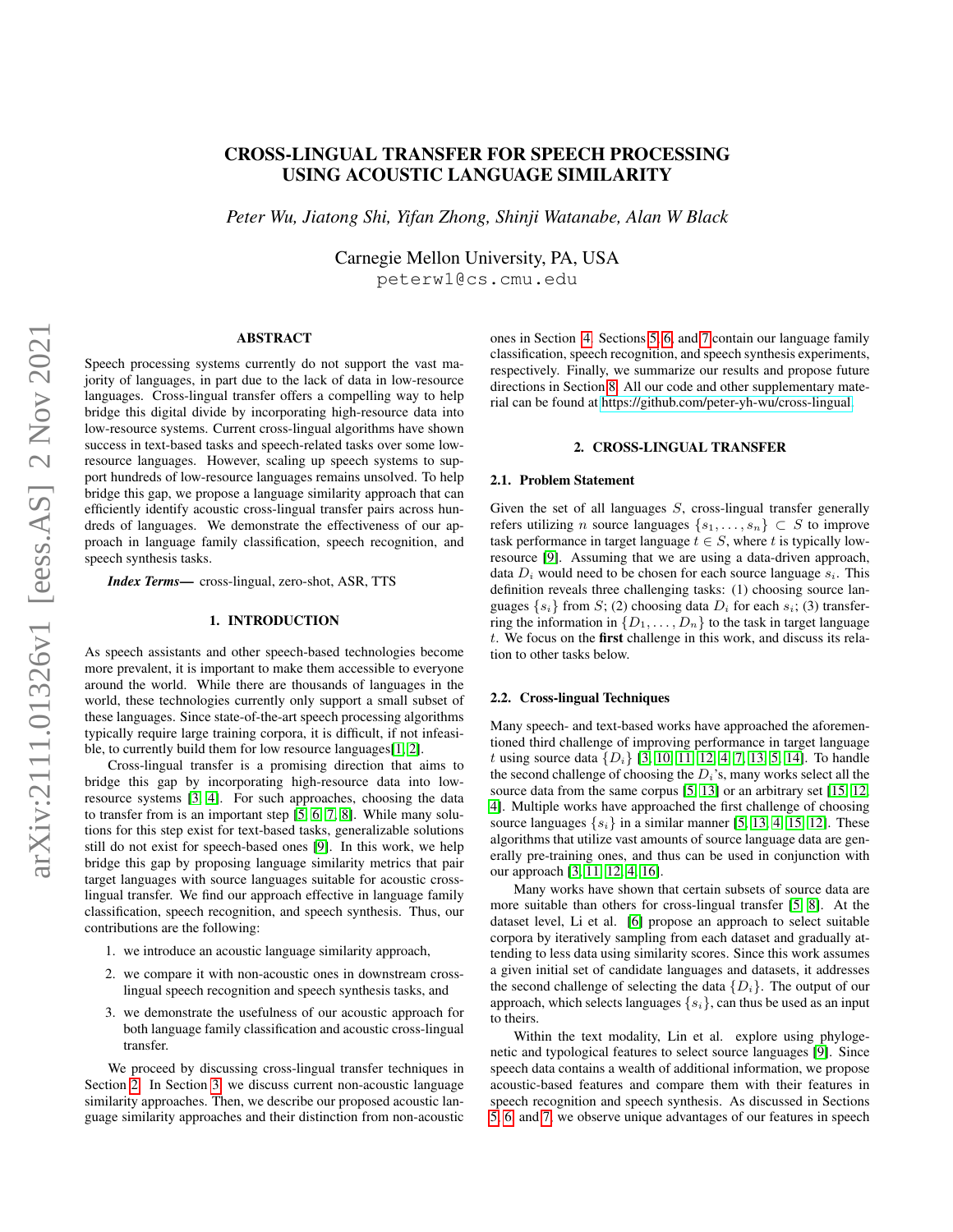processing tasks. We describe all of these features and how we utilize them to measure language similarity below.

### 2.3. Language Similarity

In this work, we explore eight different language similarity approaches to select cross-lingual transfer languages for speech processing tasks. Namely, we focus on addressing the first challenge posed in Section [2.1](#page-0-1) of choosing source languages  $\{s_i\}$ . All eight approaches are dataset-independent. They can be used in any crosslingual transfer task as a compact look-up table without requiring additional computation. We proceed by detailing non-acoustic similarity approaches in Section [3](#page-1-0) and our proposed acoustic ones in Section [4.](#page-1-1)

# 3. NON-ACOUSTIC LANGUAGE SIMILARITY

### <span id="page-1-0"></span>3.1. Non-Acoustic Approaches

For our non-acoustic language similarity approaches, we use the six distance metrics from Lin et al. [\[9,](#page-6-8) [17\]](#page-6-16): genetic, inventory, syntactic, phonological, featural, and geographic. Sections [3.2](#page-1-2) and [3.3](#page-1-3) describe the background and details of the first five approaches. Since we observed that their geographic distance method would sometimes map languages to the same location, we utilize an additional geographic measure, as discussed in Section [3.4.](#page-1-4)

# <span id="page-1-2"></span>3.2. Language Family Trees

Multiple sources have devised ways to categorize languages into families, using genealogical, typological, and other linguistic information [\[18,](#page-6-17) [19,](#page-6-18) [20\]](#page-6-19). Several works categorize languages under a hierarchy of language families, which we can visualize as a directed acyclic graph where family nodes have languages and subfamilies as children. Since categorization decisions differ between linguists, these language family trees can vary noticeably between sources, as shown in Figure [1.](#page-1-5) The large number of different linguistic attributes thus offers us many different ways of defining language similarity, which we discuss below.



<span id="page-1-5"></span>Fig. 1. Top two levels of the Cariban language family tree based on three different linguistics data sources [\[18,](#page-6-17) [21,](#page-6-20) [19\]](#page-6-18).

# <span id="page-1-3"></span>3.3. Phylogenetic and Typological Distances

As in Lin et al. and the URIEL typological database [\[9,](#page-6-8) [17\]](#page-6-16), our five language distance metrics that incorporate phylogenetic and typological information are:

1. Genetic Distance: The distance between languages in Glottolog's world language family tree [\[19\]](#page-6-18). For reference, a subset of this tree is depicted in Figure [1](#page-1-5) above.

- 2. Inventory Distance: The cosine distance between binary vectors extracted from the PHOIBLE database [\[22\]](#page-6-21). Each vector dimension has phonetic information about the presence of sounds [\[17\]](#page-6-16).
- 3. Syntactic Distance: The cosine distance between syntax feature vectors utilizing information from the World Atlas of Language Structures (WALS) and Syntactic Structures of World Languages (SSWL) [\[20,](#page-6-19) [23\]](#page-6-22).
- 4. Phonological Distance: The cosine distance between vectors containing phonological information from Ethnologue and WALS [\[18,](#page-6-17) [20\]](#page-6-19).
- 5. Featural Distance: The cosine distance between vectors incorporating features from the above four [\[17\]](#page-6-16).

For these five language similarity approaches, we use the precomputed lang2vec distances provided in URIEL [\[17\]](#page-6-16). The genetic distance between any two languages is a real value in [0, 1], and all the aforementioned vectors are element-wise non-negative with norm greater than 0. Thus, since cosine distance is given by

<span id="page-1-7"></span>
$$
d_{cos}(x, y) = 1 - \frac{x \cdot y}{\|x\| \|y\|},
$$
 (1)

the other four distance functions have range  $(0, 1]$ .

### <span id="page-1-4"></span>3.4. Geographic Distance

The sixth non-acoustic language similarity approach that we use is geographic distance, which we measure in two ways. Our first way is via the orthodromic distance approach described in Lin et al. and URIEL, using pre-computed lang2vec distances [\[9,](#page-6-8) [17\]](#page-6-16). We observed that languages may be mapped to the same location, and thus utilize an additional geographic distance measure. Namely, we obtain language coordinates using Wilderness metadata and compute the geodesic distance with the GeoPy library  $[24, 25]$  $[24, 25]$ .<sup>[1](#page-1-6)</sup> Unless stated otherwise, we report results in this work using the first approach.

# 4. ACOUSTIC LANGUAGE SIMILARITY

### <span id="page-1-8"></span><span id="page-1-1"></span>4.1. Acoustic Approaches

We propose two acoustic-based approaches for measuring language similarity. In contrast to the non-acoustic approaches in Section [3,](#page-1-0) these methods are entirely data driven and thus do not rely on expert linguistic knowledge. Additionally, they leverage information directly from speech data, offering opportunities to learn language properties suitable for downstream speech tasks. Our acoustic-based approaches are motivated by i-vector and x-vector language recognition works [\[26,](#page-6-25) [27\]](#page-6-26). While these works study tens of languages, we show that ours can successfully support hundreds. As far as we are aware, this work is also the first to compare speech vectors with other language similarity approaches and systematically study their uses in downstream speech tasks.

Generally, both involve training a neural network to classify languages given multilingual speech data. We generate a vector embedding for a language by averaging the outputs of a designated embedding layer across speech samples from that language. Then, we measure language distance as the distance between the language embeddings. The primary difference between our approaches is that one aligns its speech representations with another space, as detailed below.

<span id="page-1-6"></span><sup>1</sup><https://github.com/geopy/geopy>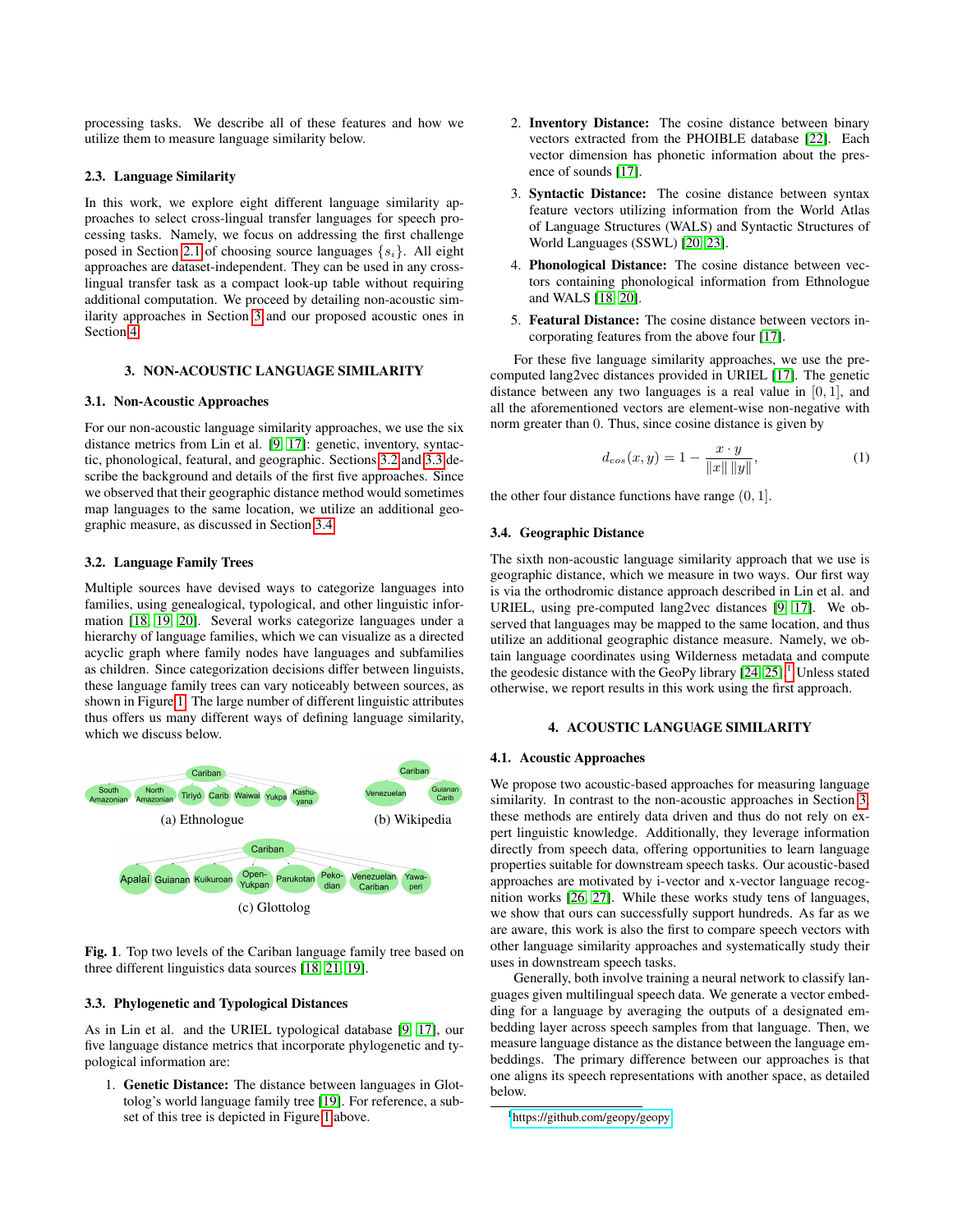Formally, our approaches are each defined by a model M and a size-N dataset  $D = \{(x_n, y_n)\}_{n=1}^N$ , where the x's are model inputs and the  $y$ 's are language labels.  $x$  is a speech representation in our first approach and a (speech, text) pair in our second. Let  $M_e(x)$  be the output of the embedding layer, and  $M_c(M_e(x))$  be the output of the language classification layer. In our first approach, we train  $M$  on a subset  $D_{train} \subset D$  using a classification loss  $f_c(M_c(M_e(x)), y)$ . Then, we generate an embedding  $e_l$  for language l using samples  $D_l \subset \{x_n | y_n = l \wedge (x_n, y_n) \in D\}$ . We compute  $e_l$  as the mean of the embedding layer outputs, or  $\frac{1}{|D_l|} \sum_{x_n \in D_l} M_e(x_n)$ . In this work, we measure language similarity using cosine distance, given in Equation [1.](#page-1-7) We refer to this approach as the speech-based approach.

For our second approach, we add a term to our loss function and assume each  $x_n$  is a pair  $(v_n, w_n)$  of speech and text data. Our new loss is given by  $f(x, y) = f_c(M_c(M_e(v)), y) + f_a(M, x, y),$ where  $f_a$  is an alignment loss. In this work, we train a text encoder T jointly with  $M$  and define  $f_a$  as

$$
f_a(M, x, y) = f_c(M_c(T(w)), y) + \alpha d_{cos}(M_e(v), T(w)), \quad (2)
$$

where  $d_{cos}$  is the cosine distance function in Equation [1](#page-1-7) and  $\alpha$  is a hyperparameter. We create language embeddings in a similar manner as the first approach, feeding v into  $M_e$  instead of x. We refer to this approach as the multimodal-based approach and discuss specific architectures used for both approaches in Section [4.3.](#page-2-1)

### <span id="page-2-4"></span>4.2. Acoustic Dataset

We use the Wilderness dataset to train the neural models in our acoustic similarity approaches from Section [4.1](#page-1-8) [\[24\]](#page-6-23). This dataset is suitable for our acoustic approaches since it contains parallel speech and text data for over 700 languages. In this work, we focus on using data that are considered as being good or very good quality in Wilderness paper. Namely, we choose languages with data that could train a random forest Clustergen speech synthesizer with Melcepstral distortion (MCD) under a threshold  $c$  [\[28,](#page-6-27) [29,](#page-6-28) [30,](#page-6-29) [31\]](#page-6-30). We let  $c = 5.5$  since this is the middle value of the good quality range used in the Wilderness work [\[24\]](#page-6-23). As discussed in that paper, MCD serves as an objective measure of synthesis quality, which in turn has been shown to correlate with alignment and dataset quality [\[24,](#page-6-23) [32,](#page-6-31) [33\]](#page-6-32). Among this subset of languages, we choose the low-resource ones, which we define as those with limited amounts of public data outside of Wilderness. This yields 195 languages, with  $22.8 \pm 5.9$  hours of speech per language. Figure [2](#page-2-2) visualizes the location of these languages.



<span id="page-2-2"></span>Fig. 2. Chosen Wilderness languages, colored by Ethnologue language family [\[24,](#page-6-23) [18\]](#page-6-17).

# <span id="page-2-1"></span>4.3. Models for Acoustic Approaches

For both acoustic approaches proposed in Section [4.1,](#page-1-8) we use a convolutional network based on VGGVox as our speech encoder  $M_e$ , with an output dimension of 512 [\[34\]](#page-7-0) and two-dimensional adaptive max pooling. Each input to the speech encoder is an 80-channel normalized Mel-scaled spectrogram with an FFT window length of 800,

hop size of 200, window size of 800, and sampling rate of 16000 Hz. For all experiments, we use normalized embeddings as in Khosla et al. [\[35\]](#page-7-1), Adam optimization with learning rate  $10^{-3}$ , and batch size 128. We explore two classification losses for our speech-based approach: cross-entropy and SupCon [\[35\]](#page-7-1), referred to as CE and SC in Tables [3,](#page-4-1) [4,](#page-4-2) and [5.](#page-4-3) Classifier  $M_c$  is a ReLU activation followed by a fully connected (FC) layer with output dimension 195 in the former, and an FC layer with 128 outputs in the latter. We replace the original SupCon augmentations with SpecAugment [\[36\]](#page-7-2).

For the multimodal-based approach described in Section [4.1,](#page-1-8) we use an LSTM-based model as our text encoder T. Specifically, we feed each input into an embedding matrix with embedding dimension of 256, followed by an LSTM with hidden dimension 128. We then apply max pooling across the sequence dimension and feed the resulting vector into an FC layer with output dimension 128. We chose max pooling instead of a more complex approach like attention, since the latter did not improve performance in the language family classification task in Section [5.](#page-2-0) To standardize text inputs across languages, we romanize them using UniTran, as described in the Wilderness paper [\[24,](#page-6-23) [37\]](#page-7-3). For all experiments with the multimodal-based approach, we set the alignment hyperparameter  $\alpha$  to 3  $* 10^{-2}$ . Each model takes a few GPU days to train and a few GPU hours to extract all the language embeddings on an RTX 2080 Ti.

To check whether our language embeddings are interpretable, we compare their k-means clustering assignments with their geographic locations. Here, we train the classifier for the speech-based approach described in Section [4.1](#page-1-8) on a random 80%-10%-10% train-val-test split of our 195-language Wilderness subset using cross-entropy. For each language, we make an embedding using all of the test data in that language. Figure [3](#page-2-3) colors the locations of these languages based on their k-means clustering assignments. Since assignments to the same cluster generally seem close on the map, it appears that our embeddings contain some degree of geographical information. Additionally, Figure [2](#page-2-2) and Figure [3](#page-2-3) share many boundaries where language colorings change, suggesting that our embeddings capture some language family information as well.



Fig. 3. k-means assignments of language embeddings extracted from speech data, where  $k = 5$ . More details are in Section [4.3.](#page-2-1)

# <span id="page-2-3"></span>5. LANGUAGE FAMILY CLASSIFICATION

<span id="page-2-0"></span>In addition to computing language similarity, our acoustic approaches can also be used for classifying language families from speech. We explore this through a zero-shot task using our 195 language Wilderness subset from Section [4.2](#page-2-4) and our two neural classifiers from Section [4.3.](#page-2-1) More specifically, we separate the languages into a random 80%-10%-10% train-validation-test split, yielding 156, 19, and 20 languages. Then, we train our models to classify the 156 training languages. During evaluation, we map the predicted language to its Ethnologue language family and compare whether the family matches that of the ground truth language. Validation and test accuracy are calculated over the 24 Ethnologue language families containing our 195 languages [\[18\]](#page-6-17), and we select the best models based on validation accuracy. We also evaluate an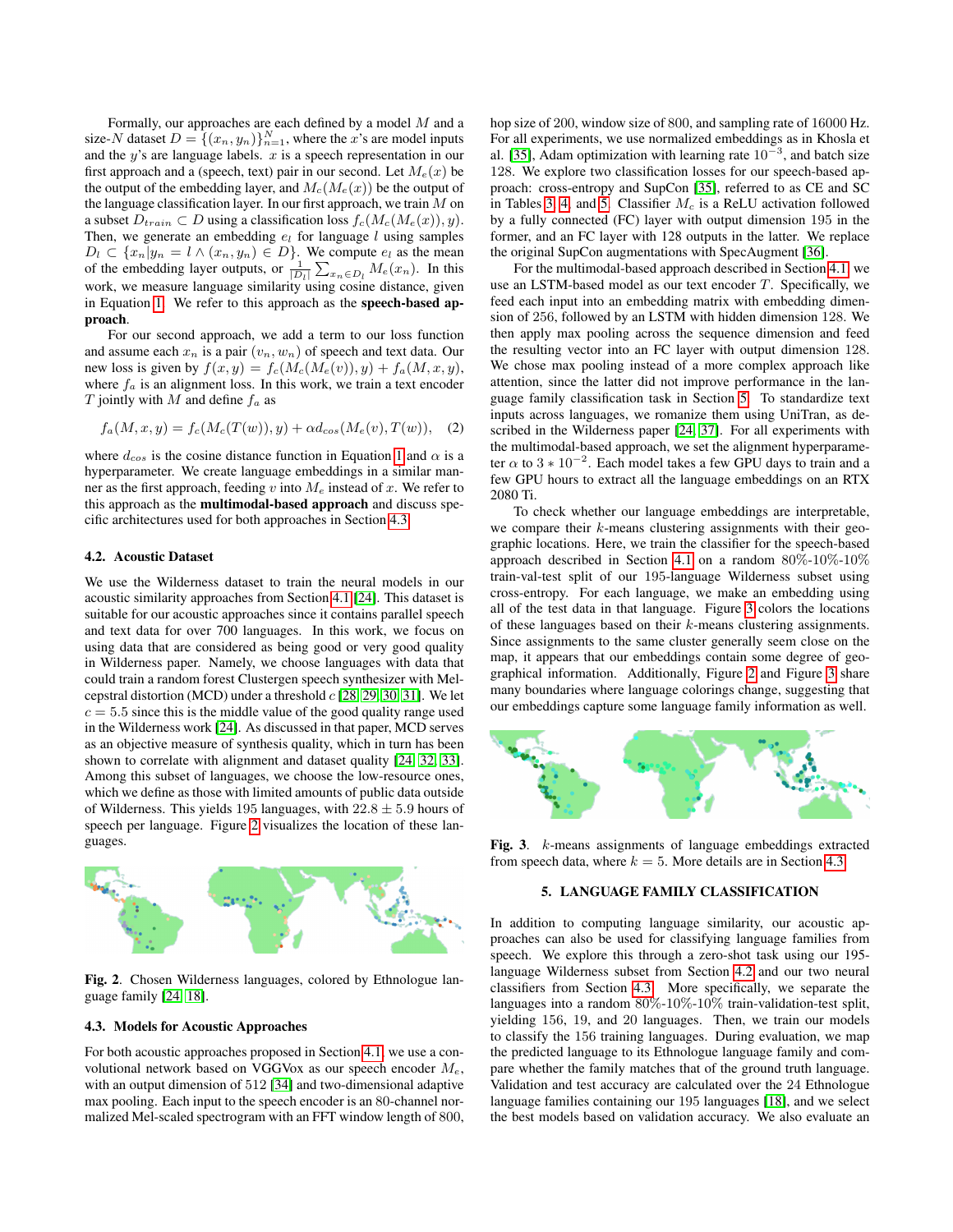Table 1. Language family classification from speech on unseen languages. More details are in Section [5.](#page-2-0)

<span id="page-3-1"></span>

| Approach\Split | Val  | Test |
|----------------|------|------|
| Random         | 0.00 | 0.00 |
| Multimodal     | 0.29 | 0.22 |
| Speech         | 0.25 | 0.20 |

untrained version of our Section [4.3](#page-2-1) speech-based classifier, called the random baseline in Table [1.](#page-3-1)

The two trained models have noticeably higher test set accuracies than the random baseline, indicating that the models learned to perform zero-shot language family classification. Also, the multimodal-based approach outperforms the speech-based one, suggesting that the former encoded more linguistic content into its embedding space by aligning with textual representations. While speech-based classification has been widely explored [\[38,](#page-7-4) [39\]](#page-7-5), we believe that this is the first work to indicate its potential for classifying language families.

# 6. SPEECH RECOGNITION

# <span id="page-3-3"></span><span id="page-3-0"></span>6.1. ASR Task

We also analyze the performance of our language similarity approaches in a cross-lingual speech recognition (ASR) task. Namely, we train monolingual ASR models on a set of source languages and evaluate them on a set of target languages. Thus, experiments using source languages different from target ones are zero-shot. For all ASR experiments, we romanize text using Unidecode<sup>[2](#page-3-2)</sup> and evaluate performance using character error rate (CER). We note that the transliteration helps to make zero-shot ASR possible. To measure the suitability of each language similarity approach for cross-lingual ASR, we calculate the Spearman correlation between the language similarities and the CERs. Details on the specific sets of sourcetarget language pairs used are described below. As mentioned in Section [2.1,](#page-0-1) we focus here on how to choose the source languages rather than how to improve the subsequent steps in the cross-lingual transfer procedure.

Unless mentioned otherwise, we use an ESPNet Transformer ASR model comprised of a 12-block Transformer encoder, a 6-block Transformer decoder, and a CTC module [\[40,](#page-7-6) [41\]](#page-7-7). Additionally, we use a byte pair encoding vocabulary size of 1000, decoding beam size of 10, and an optimization procedure similar to that of Vaswani et al. [\[42\]](#page-7-8). Further details for reproducibility are provided in the accompanying code.

In addition to data from Wilderness [\[24\]](#page-6-23), we also conduct ASR experiments using other public datasets. Namely, we use Javanese and Sundanese data from Kjartansson et al. [\[43\]](#page-7-9), Iban data from Juan et al. [\[44\]](#page-7-10), and Indonesian, Hindi, Vietnamese, and Hakha Chin data from Common Voice Corpus 6.1 [\[45\]](#page-7-11). We chose these datasets since they are all public, their languages are relatively near each other, and most of these languages are low-resource. Train-validation-test splits follow those defined in the respective works [\[43,](#page-7-9) [44,](#page-7-10) [45\]](#page-7-11). We train our cross-lingual models using the source language training and validation sets and evaluate them on the target language test sets. Further details on how we use these datasets are described below.

### <span id="page-3-6"></span>6.2. Motivation for Cross-lingual ASR

Our first ASR experiment compares cross-lingual models with monolingual and multilingual ones, all evaluated on the Indonesian and Iban test sets described in Section [6.1.](#page-3-3) We train each monolingual model using data from the same dataset as the respective test set. Each cross-lingual model trains on a monolingual dataset in a language different from the test ones. Here, these monolingual datasets are the Javanese dataset by Kjartansson et al. [\[43\]](#page-7-9), LibriSpeech [\[46\]](#page-7-12), and GigaSpeech [\[47\]](#page-7-13). Our two multilingual models are trained on the 8-language MLS [\[48\]](#page-7-14) and the 52-language version of Hou et al. [\[4,](#page-6-3) [40\]](#page-7-6). The training data for all models are the same as those defined by the original works. The monolingual and Javanese models are described in Section [6.1,](#page-3-3) and the rest are Conformers and ESPnet Transformers detailed in the ESPnet Model Zoo [\[49,](#page-7-15) [40,](#page-7-6) [41\]](#page-7-7).<sup>[3](#page-3-4)</sup> Table [2](#page-3-5) contains the CERs of all models on the two test sets.

By leveraging more training data, multiple models outperform the monolingual ones, which train on the training sets in the target datasets. Also, despite using less training data than multilingual and other cross-lingual approaches, Javanese performs the best on both test sets. Since Javanese is closer to the target languages than the other sources, these results suggest the usefulness of leveraging data from similar languages to build ASR systems for low-resource languages. The language similarity approaches in Sections [3](#page-1-0) and [4](#page-1-1) offer ways to automatically identify such similar languages. For example, Javanese is closer to Indonesian than English for both our acoustic measures and the majority of the non-acoustic ones. Thus, we proceed to study the correlation between language similarity and performance in downstream speech tasks.

<span id="page-3-5"></span>Table 2. ASR performance (CER) of monolingual, cross-lingual, and multilingual models evaluated on Indonesian and Iban test sets [\[45,](#page-7-11) [44\]](#page-7-10). Row 1 contains the monolingual ASR CERs. For reference, we provide the amount of training data for each model. More details are in Section [6.2.](#page-3-6)

| <b>Training Data</b>    | Hrs.   | Indo. | Ihan |
|-------------------------|--------|-------|------|
| Original Set [45, 44]   | < 10   | 54.7  | 75.7 |
| Javanese [43]           | 300    | 35.4  | 50.4 |
| LibriSpeech [46]        | 1,000  | 74.2  | 56.3 |
| GigaSpeech [47]         | 10,000 | 55.3  | 59.8 |
| <b>MLS</b> [48]         | 50,000 | 70.5  | 62.0 |
| OpenLI52 <sup>[4]</sup> | 5,000  | 41.8  | 50.5 |

### <span id="page-3-8"></span>6.3. Wilderness Zero-Shot ASR

To compare the language similarity methods in Sections [3](#page-1-0) and [4,](#page-1-1) we first perform zero-shot ASR using Javanese and Sundanese as our source languages and Wilderness languages as our targets. Here, we randomly select ten languages from our 195-language Wilderness subset and evaluate each language using all of its data.<sup>[4](#page-3-7)</sup> Table [3](#page-4-1) contains the Spearman correlations between ASR performance (CER) and different similarity measures, where each number uses a single source language and all the targets. Our multimodal-based similarity approach performs the best overall, followed by the genetic, speech-based, and geographic measures. Also, our speech-based approaches perform about the same. This suggests that cross-entropy

<span id="page-3-2"></span><sup>2</sup>[https://pypi.org/project/Unidecode](https://pypi.org/project/Unidecode/)

<span id="page-3-7"></span><span id="page-3-4"></span><sup>&</sup>lt;sup>3</sup>[https://github.com/espnet/espnet](https://github.com/espnet/espnet_model_zoo)\_model\_zoo

<sup>4</sup>Wilderness ASR 6-letter codes are ACCIBS, AGUNVS, BOATBL, CSOTBL, FRDWBT, JACWBT, NODWBT, POHPOC, STNBSP, and VUNBST.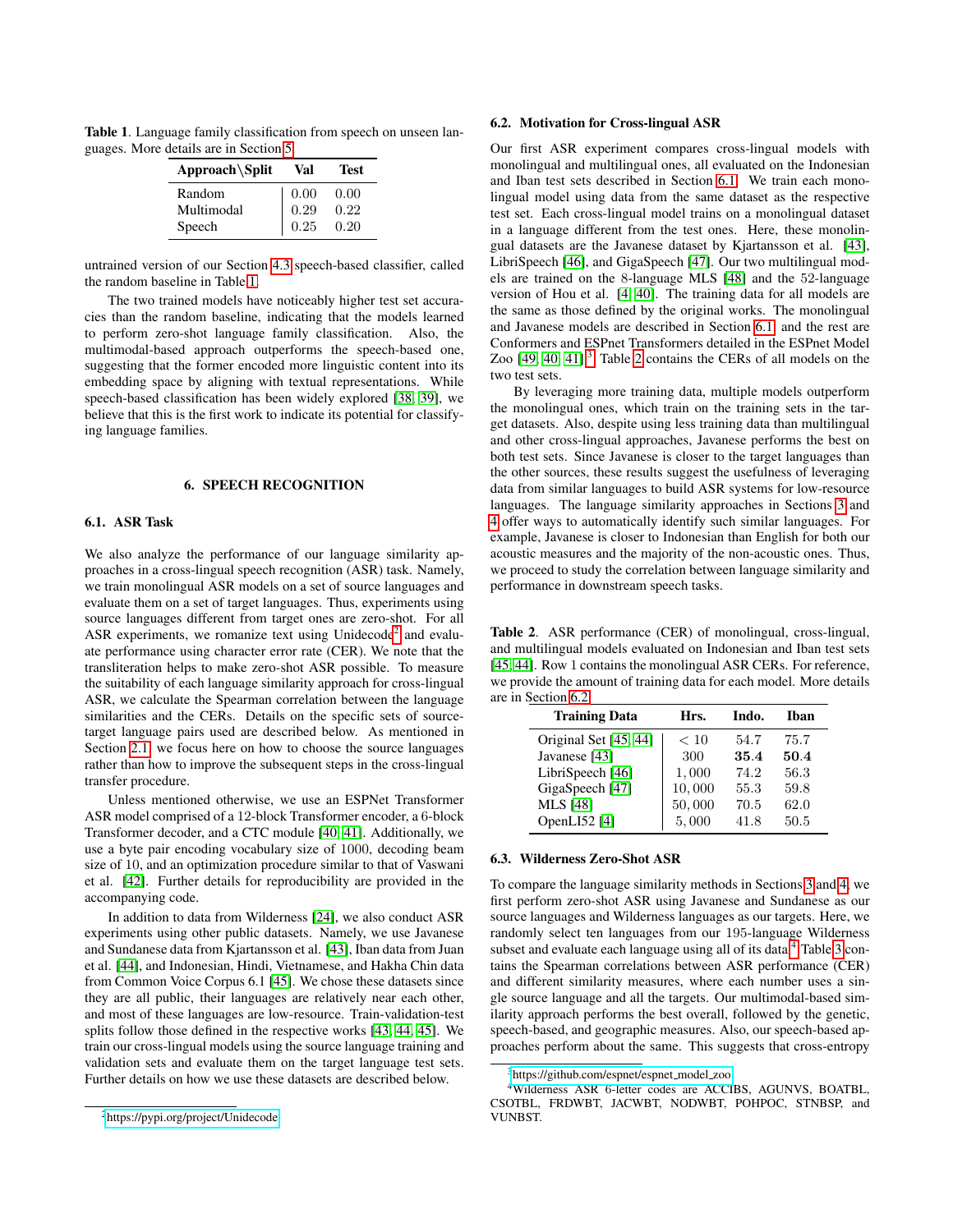<span id="page-4-1"></span>Table 3. Spearman correlations between language similarity measures and cross-lingual ASR performance (CER), using Javanese and Sundanese as source languages. More details about Wilderness (Wild.) and non-Wilderness (Non-W.) experiments are in Sections [6.3](#page-3-8) and [6.4.](#page-4-4)

|              |         | <b>Javanese</b> | Sundanese |        |  |  |
|--------------|---------|-----------------|-----------|--------|--|--|
| Similarity   | Wild.   | Non-W.          | Wild.     | Non-W. |  |  |
| Syntactic    | $-0.70$ | 0.52            | 0.12      | 0.14   |  |  |
| Geographic   | 0.65    | 0.68            | 0.29      | 0.72   |  |  |
| Phonological | 0.00    | 0.04            | $-0.08$   | 0.31   |  |  |
| Genetic      | 0.70    | 0.81            | 0.52      | 0.45   |  |  |
| Inventory    | $-0.25$ | 0.43            | 0.04      | 0.39   |  |  |
| Featural     | $-0.35$ | 0.54            | 0.12      | 0.22   |  |  |
| Multimodal   | 0.85    | 0.43            | 0.44      | 0.29   |  |  |
| Speech (SC)  | 0.71    | 0.36            | 0.25      | 0.64   |  |  |
| Speech (CE)  | 0.73    | 0.64            | 0.27      | 0.79   |  |  |
| Ensemble     | 0.93    | 0.79            | 0.50      | 0.75   |  |  |

may be sufficient to train our acoustic measure, potentially since its training dataset is large and consists of non-noisy labels. Another benefit of cross-entropy is its low computational costs during training relative to objectives like contrastive loss. To explore the effects of ensembling, we combined the best linguistic language similarity measure for each source language with our best acoustic one by rescaling their language similarities to [0, 1] and then averaging the rescaled values. This combination performs the best overall, suggesting the usefulness of leveraging both non-acoustic and acoustic information. We note that both our speech-based approach and the target languages here use the 195-language Wilderness subset described in Section [4.2.](#page-2-4) Thus, in the next section, we study how well our similarity measure generalizes to cases where both the source and target language data are not from Wilderness.

### <span id="page-4-4"></span>6.4. Non-Wilderness Zero-Shot ASR

To study the generalizability of our speech-based similarity measure, we perform cross-lingual ASR using source and target language data that are both not from Wilderness. Namely, our source languages are Javanese and Sundanese, and our target languages are these two plus Iban, Indonesian, Hindi, Vietnamese, and Hakha Chin [\[43,](#page-7-9) [44,](#page-7-10) [45\]](#page-7-11). Section [6.1](#page-3-3) provides more information about these data. Table [3](#page-4-1) contains the Spearman correlations between ASR performance (CER) and different language similarity measures, where each number uses a single source language and all the targets. The cross-entropy speech-based approach performs the best overall, followed by the geographic, genetic, and SupCon speech-based measures. These approaches also performed well in the Wilderness ASR task discussed in Section [6.3.](#page-3-8) Moreover, ensembling in the same manner as that task also yields the highest average correlation, suggesting that these trends may hold even in non-Wilderness data settings.

# <span id="page-4-5"></span>6.5. ASR with Fine-tuning

We also explore the performance of our similarity measures with fine-tuned ASR models. For each source-target pair in our zeroshot experiments above, we fine-tuned the ASR model on a random ten-minute subset of the target language dataset that is disjoint from the evaluation data. We again observe that the speech-based, multimodal-based, geographic, and genetic measures perform the best, as well as the ensemble having the highest mean correlation.

<span id="page-4-2"></span>Table 4. Spearman correlations between language similarity measures and fine-tuned cross-lingual ASR performance (CER), using Javanese and Sundanese as source languages. More details are in Section [6.5.](#page-4-5)

|                   |         | <b>Javanese</b> | <b>Sundanese</b> |         |  |  |  |
|-------------------|---------|-----------------|------------------|---------|--|--|--|
| <b>Similarity</b> | Wild.   | Non-W.          | Wild.            | Non-W.  |  |  |  |
| Syntactic         | $-0.45$ | 0.48            | 0.26             | $-0.04$ |  |  |  |
| Geographic        | 0.77    | 0.42            | 0.65             | 0.72    |  |  |  |
| Phonological      | $-0.53$ | 0.34            | $-0.17$          | 0.11    |  |  |  |
| Genetic           | 0.66    | 0.58            | 0.65             | 0.34    |  |  |  |
| Inventory         | $-0.60$ | 0.21            | $-0.07$          | 0.29    |  |  |  |
| Featural          | $-0.67$ | 0.42            | $-0.32$          | 0.04    |  |  |  |
| Multimodal        | 0.93    | 0.64            | 0.77             | 0.18    |  |  |  |
| Speech (SC)       | 0.84    | 0.50            | 0.54             | 0.61    |  |  |  |
| Speech (CE)       | 0.84    | 0.43            | 0.43             | 0.75    |  |  |  |
| Ensemble          | 0.90    | 0.64            | 0.77             | 0.71    |  |  |  |

### 7. SPEECH SYNTHESIS

### <span id="page-4-0"></span>7.1. TTS Task

We also analyze our similarity measures in cross-lingual text-tospeech (TTS) tasks. Namely, we train monolingual TTS models on a set on source languages and evaluate them on a set of target languages. Thus, experiments using source languages different from target ones are zero-shot. Section [7.2](#page-4-6) describes our experiments using a statistical model with Wilderness data, and Section [7.3](#page-5-1) describes our experiments using a neural model with non-Wilderness data. Similarly to our ASR experiments in Section [6,](#page-3-0) we romanize text using Unidecode, which helps make zero-shot TTS possible. Details on evaluation metrics and the specific sets of source-target language pairs used are described below. As mentioned in Section [2.1,](#page-0-1) we focus here on how to choose the source languages rather than how to improve the subsequent steps in the cross-lingual transfer procedure.

<span id="page-4-3"></span>Table 5. Spearman correlations between language similarity methods and TTS performance, measured with MCD for the Wilderness experiment and MOS for the non-Wilderness one. A more positive correlation with MCD is better, and a more negative correlation with MOS is better. More details are in Sections [7.2](#page-4-6) and [7.3.](#page-5-1)

|                   | Sim. vs. MCD $\uparrow$ | Sim. vs. MOS $\downarrow$ |               |  |
|-------------------|-------------------------|---------------------------|---------------|--|
| <b>Similarity</b> |                         | Hindi                     | <b>Telugu</b> |  |
| Syntactic         | 0.32                    | $-0.76$                   | $-0.30$       |  |
| Geographic        | 0.27                    | $-0.82$                   | $-0.50$       |  |
| Phonological      | $-0.03$                 | $-0.65$                   | $-0.95$       |  |
| Genetic           | 0.40                    | $-0.80$                   | $-0.53$       |  |
| Inventory         | 0.12                    | $-0.67$                   | $-0.70$       |  |
| Featural          | 0.33                    | $-0.65$                   | $-0.71$       |  |
| Multimodal        | 0.50                    | $-0.87$                   | $-1.0$        |  |
| Speech (SC)       | 0.53                    | $-0.87$                   | $-1.0$        |  |
| Speech (CE)       | 0.47                    | $-0.87$                   | $-0.90$       |  |
| Ensemble          | 0.52                    | $-0.97$                   | $-1.0$        |  |

### <span id="page-4-6"></span>7.2. Wilderness Statistical Speech Synthesis

We first check the suitability of our similarity measures for crosslingual TTS with Wilderness data [\[24\]](#page-6-23). Namely, we randomly select 15 languages from our 195-language Wilderness subset described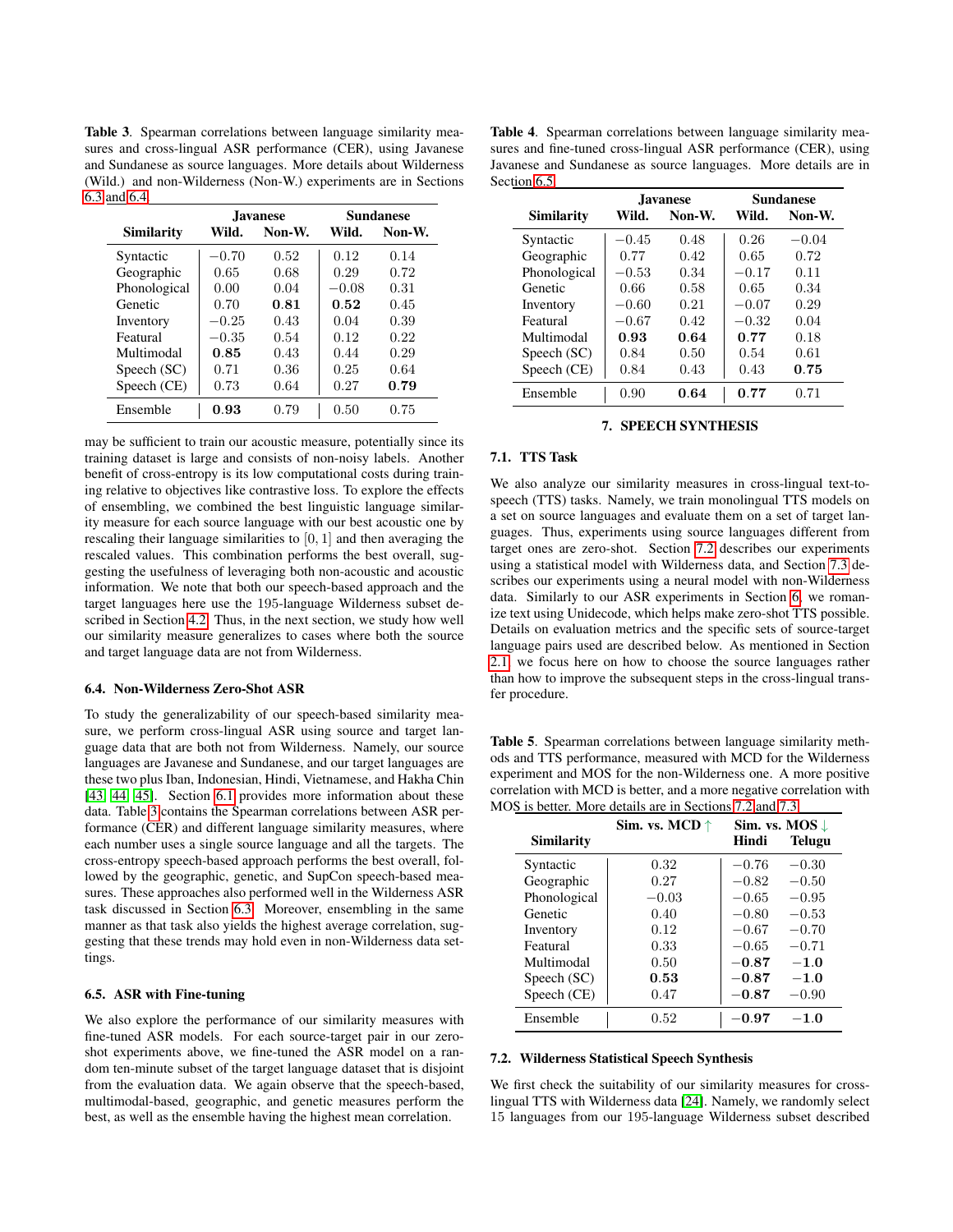<span id="page-5-3"></span>Table 6. MOS ratings of cross-lingual Indic TTS models, where Hindi and Telugu are our target languages. We also provide the distances calculated by our top six language similarity measures from Table [5.](#page-4-3) More details are in Section [7.3.](#page-5-1)

|         | Hindi       |      |      |           |      |      |          | <b>Telugu</b> |           |      |           |      |      |      |
|---------|-------------|------|------|-----------|------|------|----------|---------------|-----------|------|-----------|------|------|------|
| Source  | <b>MOS</b>  | SС   | Mul. | <b>CE</b> | Pho. | Inv. | Fea.     | <b>MOS</b>    | <b>SC</b> | Mul. | <b>CE</b> | Pho. | Inv. | Fea. |
| Hindi   | $4.8 + 0.4$ | 0.00 | 0.00 | 0.00      | 0.00 | 0.00 | $0.00\,$ | $3.4 \pm 0.9$ | 0.43      | 0.57 | 0.33      | 0.30 | 0.31 | 0.40 |
| Kannada | $2.8 + 1.1$ | 0.05 | 0.10 | 0.07      | 0.30 | 0.44 | $0.40\,$ | $4.2 \pm 0.7$ | 0.42      | 0.56 | 0.28      | 0.00 | 0.36 | 0.40 |
| Marathi | $2.8 + 1.5$ | 0.12 | 0.11 | 0.14      | 0.59 | 0.40 | 0.50     | $2.9 \pm 0.9$ | 0.55      | 0.65 | 0.33      | 0.64 | 0.36 | 0.40 |
| Tamil   | $1.5 + 0.5$ | 0.15 | 0.24 | 0.23      | 0.59 | 0.47 | 0.50     | $1.9 \pm 0.3$ | 0.58      | 0.83 | 0.41      | 0.64 | 0.43 | 0.40 |
| Telugu  | $2.1 + 1.2$ | 0.43 | 0.57 | 0.33      | 0.30 | 0.31 | $0.40\,$ | $4.8\pm0.4$   | 0.00      | 0.00 | 0.00      | 0.00 | 0.00 | 0.00 |

in Section [4.2](#page-2-4) and use all 15 as both sources and targets, yielding  $225$  $225$  source-target language pairs.<sup>5</sup> We found that the data in each language was insufficient to build a neural TTS model [\[1\]](#page-6-0), and thus instead used the random forest Clustergen speech synthesizer as our TTS model [\[28,](#page-6-27) [29\]](#page-6-28). Our training steps are the same as those in the Wilderness paper, and we evaluate models on the first chapter texts in each target language [\[24\]](#page-6-23). As discussed in Section [4.2,](#page-2-4) we measure TTS performance objectively using Mel-cepstral distortion (MCD).

Table [5](#page-4-3) shows the Spearman correlations between TTS performance (MCD) and the language similarity measures. For each language similarity approach, we calculate the mean of 15 Spearman correlations, each using one source and all the targets as in Section [6.](#page-3-0) Our acoustic approaches described in Section [4.1](#page-1-8) perform the best, followed by the genetic distance measure. We note that the trends observed here are similar to those from our ASR tasks in Section [6.](#page-3-0)

# <span id="page-5-1"></span>7.3. Non-Wilderness Neural Speech Synthesis

Non-Wilderness TTS Data: In Section [7.2](#page-4-6) above, both our speechbased approach and the TTS data use our 195-language Wilderness subset described in Section [4.2.](#page-2-4) Thus, we also study how well our similarity measure generalizes to cases where the TTS data are not from Wilderness. Namely, we train five monolingual neural TTS models on different Indic source languages and evaluate them on two Indic target languages. Our source languages are Hindi, Kannada, Marathi, Tamil, and Telugu, and our target languages are Hindi and Telugu, all from the CMU INDIC corpus [\[50\]](#page-7-16). For each language, we sort the utterances by file name and let the last 100 be the test set, the 100 before that be the validation set, and the remaining be the training set.

TTS architecture, initialized using pre-trained weights from an English TTS model [\[51,](#page-7-17) [52\]](#page-7-18). Namely, we use 4 attention heads, 6 layers and 1536 units in both our encoder and decoder, and an optimization procedure similar to that of Vaswani et al. [\[42\]](#page-7-8). We train models using the train and validation sets of source languages and evaluate synthesized texts in the target languages' test sets. TTS samples and further details for reproducibility are provided in the accompanying GitHub.

Non-Wilderness TTS Evaluation: For each target language, we measure TTS performance using a MOS naturalness test performed by four listeners who are native speakers of that language. Namely, we ask evaluators to rate from 1 to 5 how much each sample sounds like natural speech in the target language, where 5 is the highest. Our MOS evaluation data contains two samples from each source-target pair, randomly chosen from the synthesized test set samples. Listeners rate all the samples that have their target languages, yielding 40 total MOS ratings per target.

Table [6](#page-5-3) summarizes these MOS test results, including the distances calculated by our top six language similarity measures from Table [3.](#page-4-1) Evaluators rated TTS samples with the same source and target the highest, as expected. Our proposed speech-based language similarity approach correctly identified the top two similar but different source languages for both targets. We compare this approach with others below.

Non-Wilderness TTS Correlations: Table [5](#page-4-3) contains the Spearman correlations between the MOS values and different similarity measures, where each number uses a single target language and all the sources. Since the first geographic similarity measure from Section [3.4](#page-1-4) considers these languages to be the same location, we use the second one instead. We observe that our acoustic approaches yield the strongest correlations, as with our Wilderness TTS experiment in Section [7.2.](#page-4-6) Compared to our previous tasks, the ensemble again performs the best overall, but the genetic and geographic measures did not rank as high. This further suggests that language similarity measures grounded in speech are suitable for acoustic cross-lingual transfer.

# <span id="page-5-0"></span>8. CONCLUSION AND FUTURE DIRECTIONS

Non-Wilderness TTS Model: Our models all use the same Transformer- to classify the families of unseen languages. Moving forward, we In this work, we study how to choose source languages for acoustic cross-lingual transfer tasks through exploring eight different language similarity measures. Our proposed acoustic approaches often outperform other techniques in downstream tasks like speech recognition and text-to-speech tasks. This same approach can also be used plan to train our acoustic approaches on all of the Wilderness data in order to strengthen their performance on languages outside our 195 language subset [\[24\]](#page-6-23). Our work can also be extended to a range of new acoustic cross-lingual transfer directions. These include leveraging language similarity in tasks like speech translation [\[53\]](#page-7-19) and voice conversion [\[54\]](#page-7-20), as well as integrating cross-domain [\[6,](#page-6-5) [55\]](#page-7-21) and multimodal learning [\[56,](#page-7-22) [57\]](#page-7-23) insights into our methods.

### 9. ACKNOWLEDGEMENTS

We thank Sai Krishna Rallabandi and our listening test participants for helping us collect MOS values for our Indic TTS experiments. This work used the Extreme Science and Engineering Discovery Environment (XSEDE) [\[58\]](#page-7-24), which is supported by National Science Foundation grant number ACI-1548562. Specifically, it used the Bridges system [\[59\]](#page-7-25), which is supported by NSF award number ACI-1445606, at the Pittsburgh Supercomputing Center (PSC).

<span id="page-5-2"></span><sup>5</sup>Wilderness TTS 6-letter codes are APRWBT, JACWBT, KEKSBG, KJBSBG, MAKLAI, MOPWBT, NASPNG, NPLWYI, POHPOC, QEJLLB, QULSBB, QWHLLB, TZBSBM, TZCSBM, and VUNBST.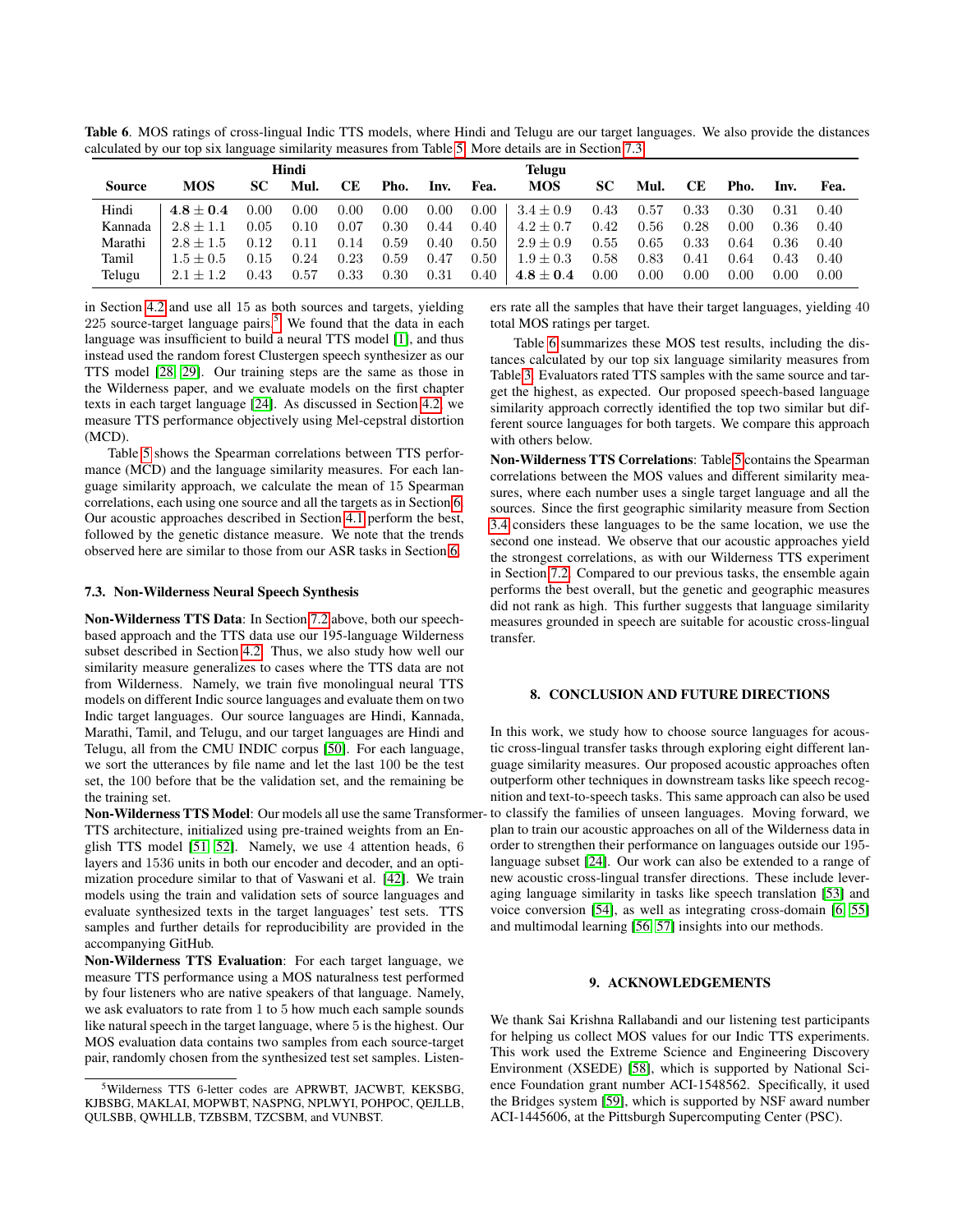### 10. REFERENCES

- <span id="page-6-0"></span>[1] Yuxuan Wang, RJ Skerry-Ryan, Daisy Stanton, Yonghui Wu, Ron J. Weiss, Navdeep Jaitly, Zongheng Yang, Ying Xiao, Zhifeng Chen, Samy Bengio, Quoc Le, Yannis Agiomyrgiannakis, Rob Clark, and Rif A. Saurous, "Tacotron: Towards end-to-end speech synthesis," in *Interspeech*, 2017.
- <span id="page-6-1"></span>[2] SaiKrishna Rallabandi, Peter Wu, and Alan W Black, "Submission from CMU for blizzard challenge 2019," *Proceedings of Blizzard Challenge*, vol. 2019, 2019.
- <span id="page-6-2"></span>[3] Siddharth Dalmia, Ramon Sanabria, Florian Metze, and Alan W Black, "Sequence-based multi-lingual low resource speech recognition," in *ICASSP*. IEEE, 2018, pp. 4909–4913.
- <span id="page-6-3"></span>[4] Wenxin Hou, Yue Dong, Bairong Zhuang, Longfei Yang, Jiatong Shi, and Takahiro Shinozaki, "Large-Scale End-to-End Multilingual Speech Recognition and Language Identification with Multi-Task Learning," in *Interspeech*, 2020.
- <span id="page-6-4"></span>[5] Alexis Conneau, Alexei Baevski, Ronan Collobert, Abdelrahman Mohamed, and Michael Auli, "Unsupervised crosslingual representation learning for speech recognition," *Interspeech*, 2021.
- <span id="page-6-5"></span>[6] Xinjian Li, Siddharth Dalmia, A. Black, and Florian Metze, "Multilingual speech recognition with corpus relatedness sampling," in *Interspeech*, 2019.
- <span id="page-6-6"></span>[7] Xilun Chen, Ahmed Hassan Awadallah, Hany Hassan, Wei Wang, and Claire Cardie, "Multi-source cross-lingual model transfer: Learning what to share," in *ACL*, 2019.
- <span id="page-6-7"></span>[8] Oliver Adams, Matthew Wiesner, Shinji Watanabe, and David Yarowsky, "Massively multilingual adversarial speech recognition," in *2019 Conference of the North American Chapter of the Association for Computational Linguistics*. June 2019, pp. 96–108, Association for Computational Linguistics.
- <span id="page-6-8"></span>[9] Yu-Hsiang Lin, Chian-Yu Chen, Jean Lee, Zirui Li, Yuyan Zhang, M. Xia, Shruti Rijhwani, Junxian He, Zhisong Zhang, Xuezhe Ma, Antonios Anastasopoulos, Patrick Littell, and Graham Neubig, "Choosing transfer languages for crosslingual learning," in *ACL*, 2019.
- <span id="page-6-9"></span>[10] Tom Sercu, George Saon, Jia Cui, Xiaodong Cui, Bhuvana Ramabhadran, Brian Kingsbury, and Abhinav Sethy, "Network architectures for multilingual speech representation learning," in *ICASSP*, 2017, pp. 5295–5299.
- <span id="page-6-10"></span>[11] Shubham Toshniwal, Tara N. Sainath, Ron J. Weiss, Bo Li, Pedro J. Moreno, Eugene Weinstein, and Kanishka Rao, "Multilingual speech recognition with a single end-to-end model," *ICASSP*, pp. 4904–4908, 2018.
- <span id="page-6-11"></span>[12] Vineel Pratap, Anuroop Sriram, Paden Tomasello, Awni Y. Hannun, Vitaliy Liptchinsky, Gabriel Synnaeve, and Ronan Collobert, "Massively multilingual asr: 50 languages, 1 model, 1 billion parameters," *Interspeech*, pp. 4751–4755, 2020.
- <span id="page-6-12"></span>[13] Alexis Conneau, Kartikay Khandelwal, Naman Goyal, Vishrav Chaudhary, Guillaume Wenzek, Francisco Guzmán, Edouard Grave, Myle Ott, Luke Zettlemoyer, and Veselin Stoyanov, "Unsupervised cross-lingual representation learning at scale," in *ACL*, 2020.
- <span id="page-6-13"></span>[14] Zewen Chi, Li Dong, Furu Wei, Wenhui Wang, Xian-Ling Mao, and Heyan Huang, "Cross-lingual natural language generation via pre-training," in *AAAI*, 2020.
- <span id="page-6-14"></span>[15] S. Watanabe, T. Hori, and J. R. Hershey, "Language independent end-to-end architecture for joint language identification and speech recognition," in *ASRU*, 2017, pp. 265–271.
- <span id="page-6-15"></span>[16] Xinjian Li, Siddharth Dalmia, David Mortensen, Juncheng Li, Alan Black, and Florian Metze, "Towards zero-shot learning for automatic phonemic transcription," *AAAI*, vol. 34, pp. 8261–8268, 04 2020.
- <span id="page-6-16"></span>[17] Patrick Littell, David R. Mortensen, Ke Lin, Katherine Kairis, Carlisle Turner, and Lori Levin, "URIEL and lang2vec: Representing languages as typological, geographical, and phylogenetic vectors," in *Proceedings of the 15th Conference of the European Chapter of the Association for Computational Linguistics: Volume 2, Short Papers*, 2017.
- <span id="page-6-17"></span>[18] Raymond G Gordon Jr, "Ethnologue: Languages of the world," *http://www.ethnologue.com/*, 2005.
- <span id="page-6-18"></span>[19] Harald Hammarström, Robert Forkel, Martin Haspelmath, and Sebastian Bank, "Glottolog 4.3," *Max Planck Institute for the Science of Human History*, 2020.
- <span id="page-6-19"></span>[20] Matthew S. Dryer and Martin Haspelmath, "The world atlas of language structures online," *Max Planck Digital Library*, 2013.
- <span id="page-6-20"></span>[21] Peter Wu, Yifan Zhong, and Alan W Black, "Automatically identifying language family from acoustic examples in low resource scenarios," *arXiv preprint arXiv:2012.00876*, 2020.
- <span id="page-6-21"></span>[22] Steven Moran and Daniel McCloy, Eds., *PHOIBLE 2.0*, Max Planck Institute for the Science of Human History, Jena, 2019.
- <span id="page-6-22"></span>[23] Chris Collins, "Syntactic structures of the world's languages (SSWL)," 2009.
- <span id="page-6-23"></span>[24] Alan W Black, "CMU wilderness multilingual speech dataset," in *ICASSP*. IEEE, 2019, pp. 5971–5975.
- <span id="page-6-24"></span>[25] Charles FF Karney, "Algorithms for geodesics," *Journal of Geodesy*, vol. 87, no. 1, pp. 43–55, 2013.
- <span id="page-6-25"></span>[26] Najim Dehak, Pedro A Torres-Carrasquillo, Douglas Reynolds, and Reda Dehak, i-vectors and dimensionality reduction," in *Interspeech*, 2011.
- <span id="page-6-26"></span>[27] David Snyder, Daniel Garcia-Romero, Alan McCree, Gregory Sell, Daniel Povey, and Sanjeev Khudanpur, "Spoken language recognition using x-vectors.," in *Odyssey*, 2018, pp. 105–111.
- <span id="page-6-27"></span>[28] Alan W Black, "Clustergen: A statistical parametric synthesizer using trajectory modeling," in *Ninth International Conference on Spoken Language Processing*, 2006.
- <span id="page-6-28"></span>[29] Alan W Black and Prasanna Kumar Muthukumar, "Random forests for statistical speech synthesis," in *Interspeech*, 2015.
- <span id="page-6-29"></span>[30] John Kominek, Tanja Schultz, and Alan W Black, "Voice building from insufficient data-classroom experiences with web-based language development tools.," in *SSW*, 2007, pp. 322–327.
- <span id="page-6-30"></span>[31] Robert Kubichek, "Mel-cepstral distance measure for objective speech quality assessment," in *Proceedings of IEEE Pacific Rim Conference on Communications Computers and Signal Processing*. IEEE, 1993, vol. 1, pp. 125–128.
- <span id="page-6-31"></span>[32] Alan W Black, Heiga Zen, and Keiichi Tokuda, "Statistical parametric speech synthesis," in *ICASSP*. IEEE, 2007, vol. 4, pp. IV–1229.
- <span id="page-6-32"></span>[33] W Voiers, "Diagnostic acceptability measure for speech communication systems," in *ICASSP*. IEEE, 1977, vol. 2, pp. 204– 207.